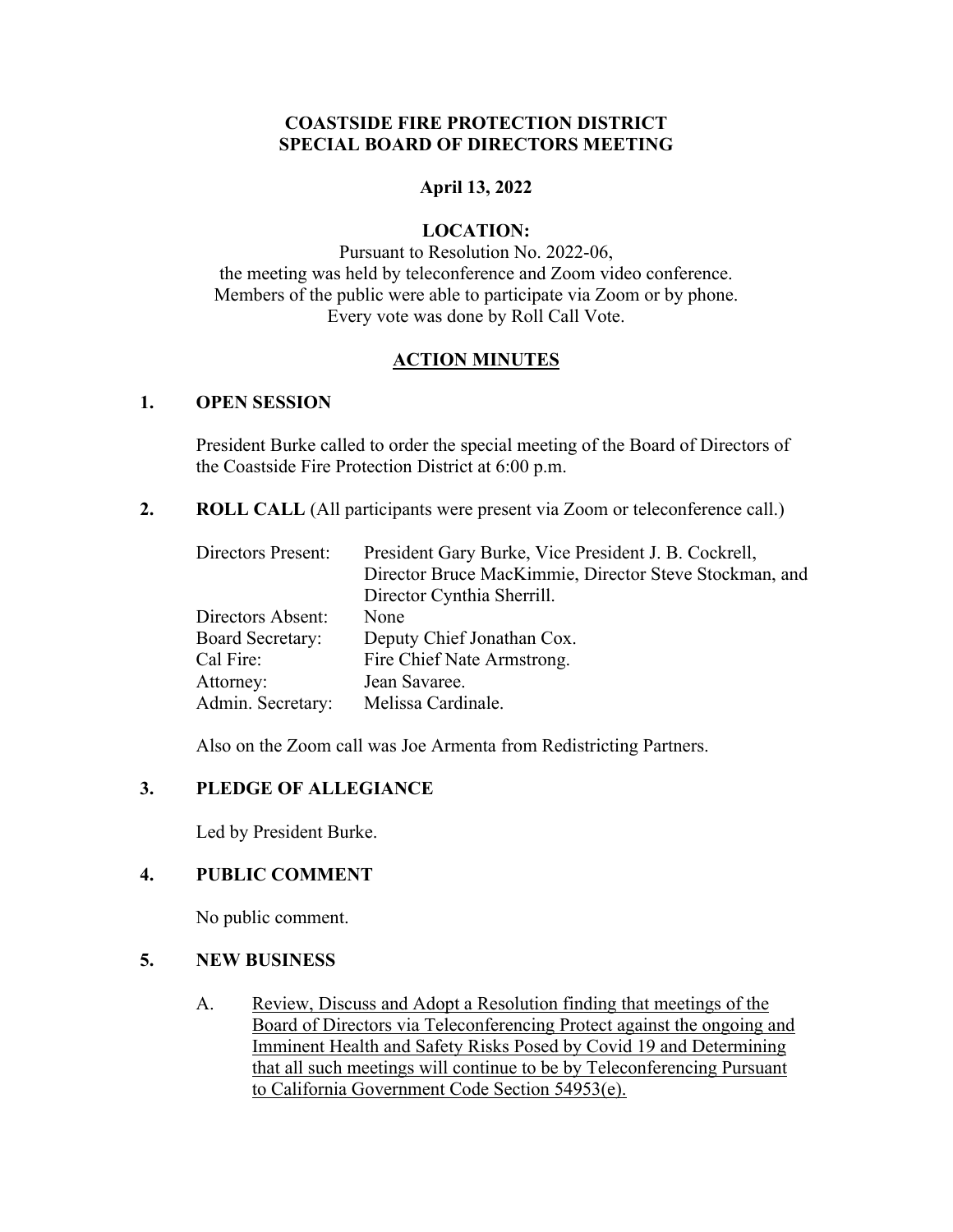Deputy Chief Jonathan Cox summarize the Staff Report, introduced the Resolution, and recommended adoption of the Resolution. He is working with Attorney Ruess to hold a hybrid meeting in May.

Board discussion occurred. Vice President Cockrell discussed the new variant.

1. Adopt Resolution No. 2022-11; Resolution of the Coastside Fire Protection District Board of Directors Finding that Meetings of the Board of Directors via Teleconference Protects Against the Ongoing and Imminent Health and Safety Risks Posed by Covid-19 and Determining that all such Meetings will Continue to be by Teleconference Pursuant to California Government Code Section  $54953(e)$ .

ON MOTION by President Burke, seconded by Director Sherill, by the following Roll Call Vote, the Board voted unanimously to adopt Resolution No. 2022-11; Resolution of the Coastside Fire Protection District Board of Directors Finding that Meetings of the Board of Directors via Teleconference Protects Against the Ongoing and Imminent Health and Safety Risks Posed by Covid-19 and Determining that all such Meetings will Continue to be by Teleconference Pursuant to California Government Code Section 54953(e):

| Director Sherrill       | Aye |
|-------------------------|-----|
| Director Stockman       | Aye |
| Director MacKimmie      | Aye |
| Vice President Cockrell | Aye |
| President Burke         | Aye |

Motion passed 5-0.

B. Adoption of an Urgency Ordinance of the Coastside Fire Protection District Providing for Election of Members of the Fire Board By District, Establishing the Boundaries and Identification Number of Each District, and Establishing the Election Order of Each District; CEQA Determination: Exempt Pursuant to State CEQA Guidelines Sections 15378, 15601(b)(3).

Deputy Chief Jonathan Cox indicated Mr. Armenta is attending the meeting if there are any questions.

Jean Savaree summarized the Staff Report, introduced the Urgency Ordinance, and recommended adoption of the Urgency Ordinance which is necessary in order to make the November 2022 election. Ms. Savaree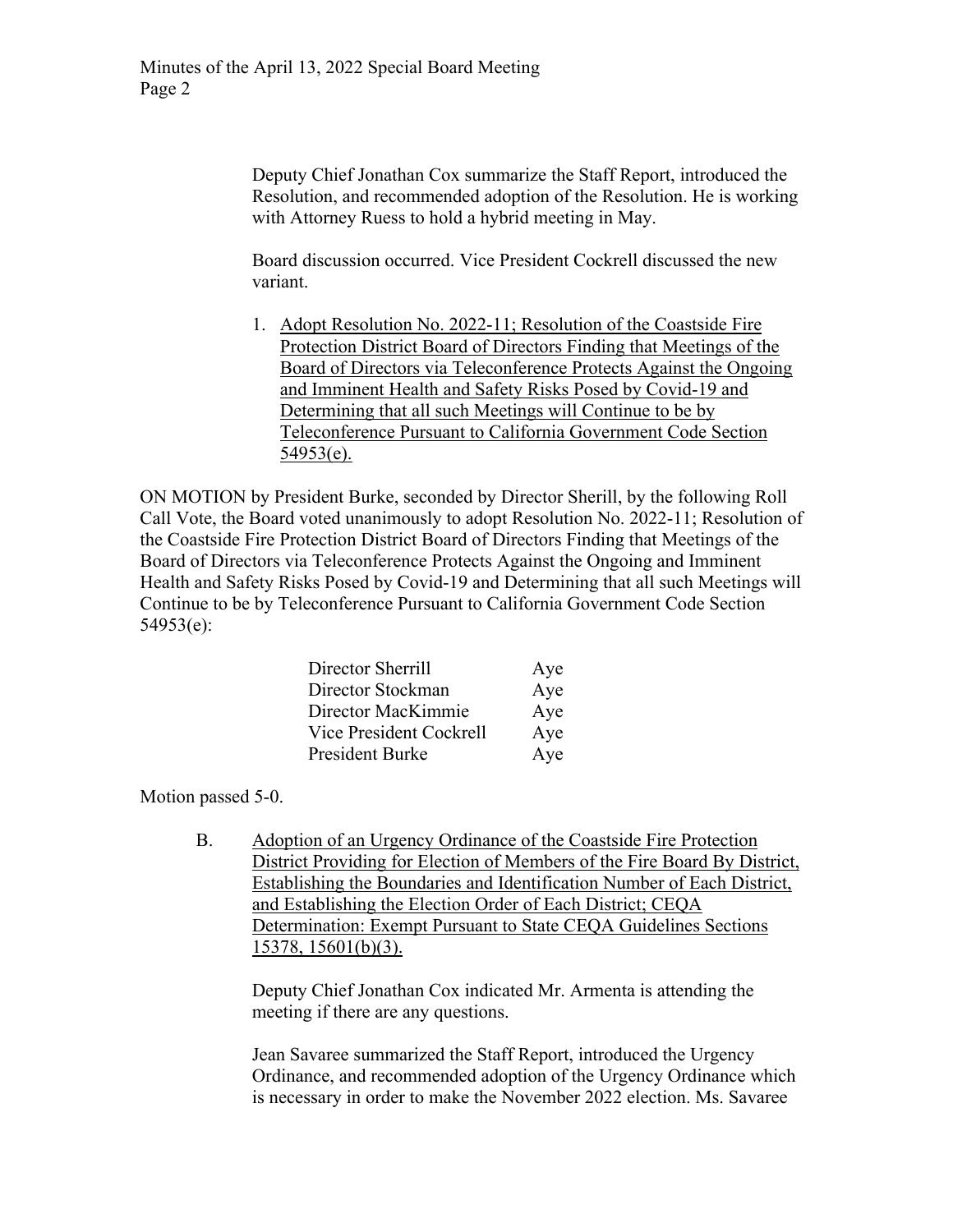indicated there is one change that needs to be made. The draft indicated a voter needed to reside in the District and that needs to be revised to indicate any registered voter may sign papers for any candidate.

The public hearing was opened and closed at 6:06 p.m.

Board discussion occurred. President Burke asked for clarification on who can vote.

Ms. Savaree said that the prior draft indicated that in order to sign nomination papers for a candidate, a registered voter was required to live in the district where the person was running for election. This is Contrary to a provision in the Elections Code. A voter within the district may sign notations papers for any candidate but they can only vote for the candidate in the district they reside.

ON MOTION by President Burke, seconded by Vice President Cockrell, by the following Roll Call Vote, the Board voted unanimously to adopt Urgency Ordinance #22-01 (Urgency Ordinance of the Coastside Fire Protection District Providing for Election of Members of the Fire Board By District, Establishing the Boundaries and Identification Number of Each District, and Establishing the Election Order of Each District; CEQA Determination: Exempt Pursuant to State CEQA Guidelines Sections 15378, 15601(b)(3)) \*Adoption of the Urgency Ordinance requires a 4/5 vote of the Fire Board:

| Director Sherrill       | Aye |
|-------------------------|-----|
| Director Stockman       | Aye |
| Director MacKimmie      | Aye |
| Vice President Cockrell | Aye |
| President Burke         | Aye |

Motion passed 5-0.

**BOARD COMMENTS:** President Burke indicated there will be a discussion of whether the Board would like to have in person/hybrid meeting for the May Board meeting.

Vice President Cockrell asked for a grand opening of Station 41 to be held and at the volunteer meeting, they talked about coordinating a pancake breakfast at the same time the District holds a grand opening of the station.

President Burke asked Deputy Chief Jonathan Cox to select a date/time to have a grand opening.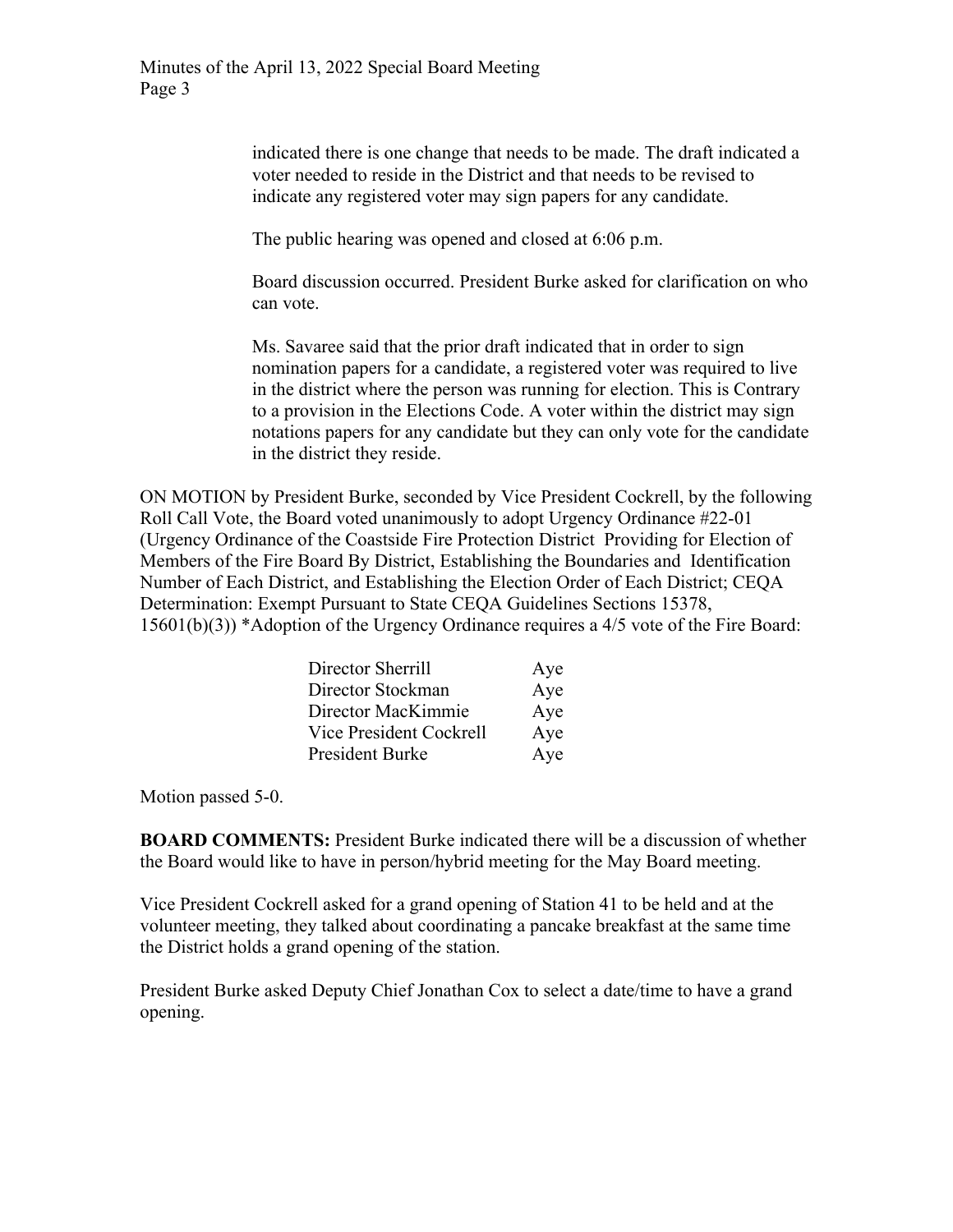Minutes of the April 13, 2022 Special Board Meeting Page 4

# **6. ADJOURNMENT**

President Burke adjourned the meeting at 6:10 p.m.

Respectfully submitted,

 $\frac{1}{\sqrt{25}}\sqrt{\frac{1}{\sqrt{25}}\left(\frac{1}{\sqrt{25}}\right)^2}$  May 26, 2022

Deputy Chief Jonathan Cox, Secretary Coastside Fire Protection District

Note: Audio and video tapes of meetings are available for inspection during regular business hours.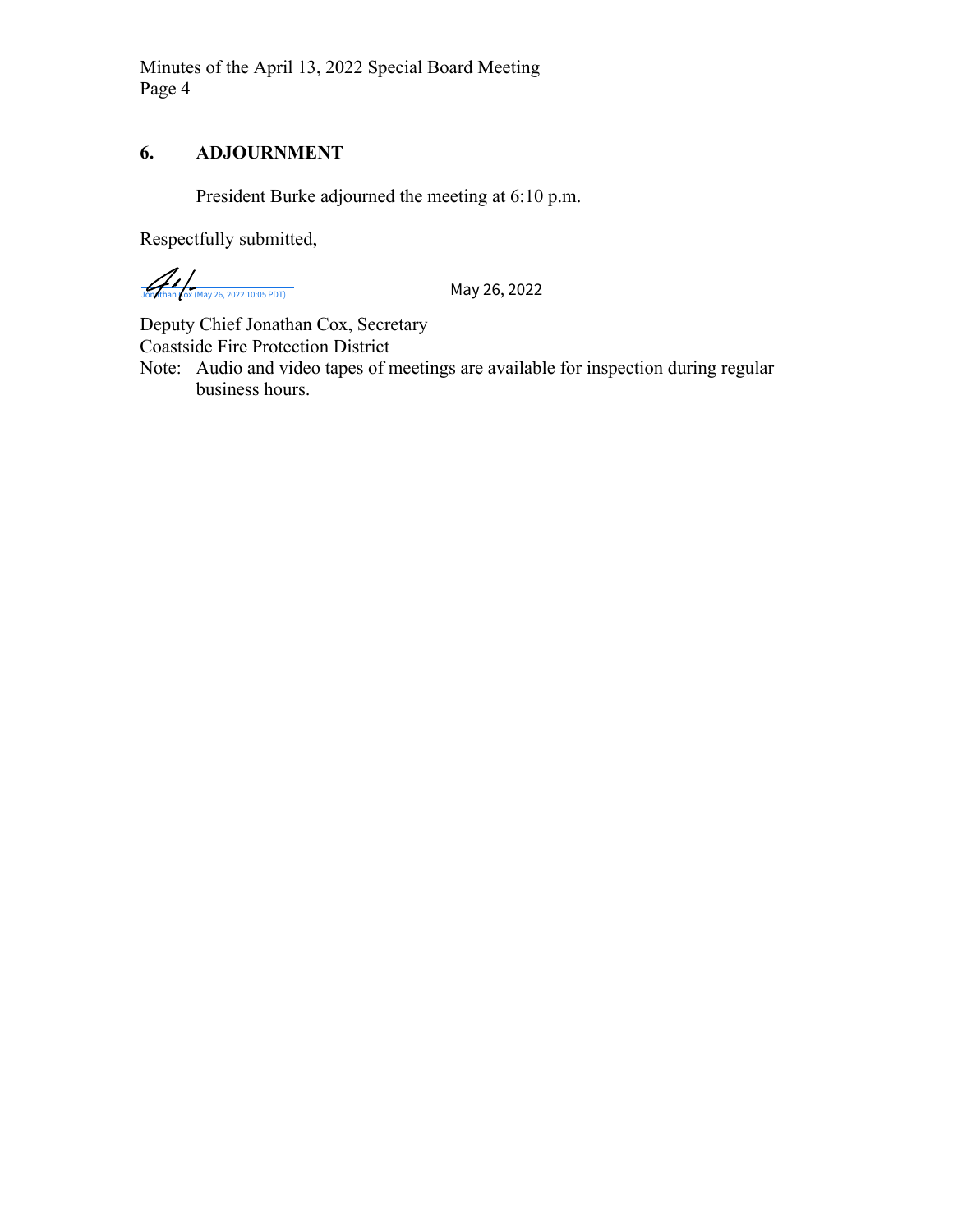# **BOARD ACTION TAKEN AND DIRECTION TO STAFF**

ON MOTION by President Burke, seconded by Director Sherill, by Roll Call Vote, the Board voted unanimously to adopt Resolution No. 2022-11; Resolution of the Coastside Fire Protection District Board of Directors Finding that Meetings of the Board of Directors via Teleconference Protects Against the Ongoing and Imminent Health and Safety Risks Posed by Covid-19 and Determining that all such Meetings will Continue to be by Teleconference Pursuant to California Government Code Section 54953(e). Motion passed 5-0.

ON MOTION by President Burke, seconded by Vice President Cockrell, by Roll Call Vote, the Board voted unanimously to adopt Urgency Ordinance #22-01 (Urgency Ordinance of the Coastside Fire Protection District Providing for Election of Members of the Fire Board By District, Establishing the Boundaries and Identification Number of Each District, and Establishing the Election Order of Each District; CEQA Determination: Exempt Pursuant to State CEQA Guidelines Sections 15378, 15601(b)(3)) \*Adoption of the Urgency Ordinance requires a 4/5 vote of the Fire Board. Motion passed 5-0.